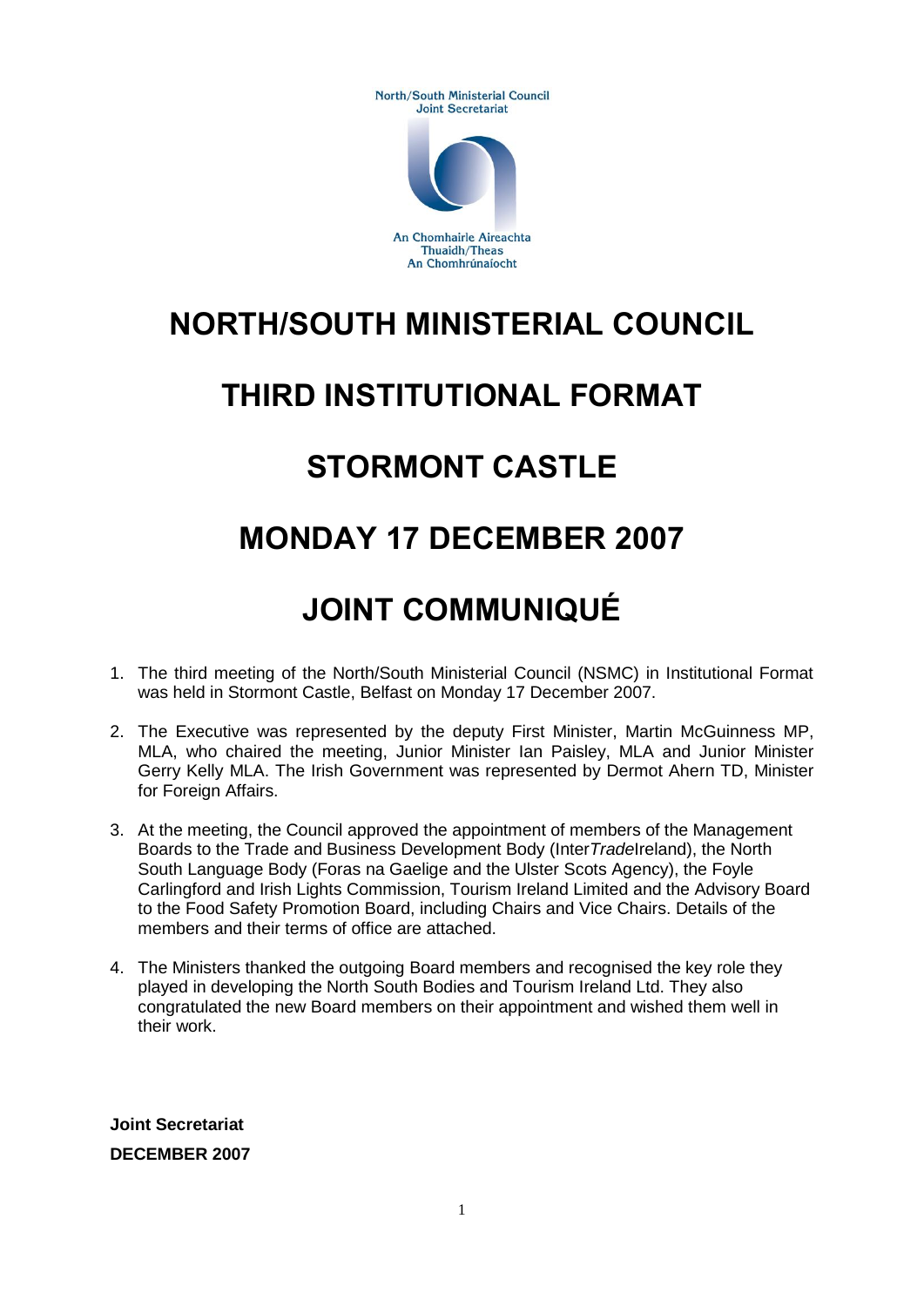### **Annex A**

**Trade and Business and Development Body (Inter***Trade***Ireland, ITI)**

|                   | <b>NAME</b>                 | <b>Term of Appointment</b> |            |
|-------------------|-----------------------------|----------------------------|------------|
|                   |                             | <b>FROM</b>                | <b>TO</b>  |
| <b>Chair</b>      | <b>David Dobbin</b>         | 13/12/2007                 | 12/12/2011 |
| <b>Vice Chair</b> | John Fitzgerald             | 13/12/2007                 | 12/12/2011 |
| <b>Member</b>     | <b>Brendan Butler</b>       | 13/12/2007                 | 12/12/2011 |
| <b>Member</b>     | <b>Ray Doherty</b>          | 13/12/2007                 | 12/12/2011 |
| Member            | <b>Rosaleen Doherty*</b>    | 13/12/2007                 | 10/10/2011 |
| <b>Member</b>     | <b>Sean Gallagher</b>       | 13/12/2007                 | 12/12/2011 |
| <b>Member</b>     | Jack Gilmour                | 13/12/2007                 | 12/12/2011 |
| <b>Member</b>     | <b>Hugh Logue</b>           | 13/12/2007                 | 12/12/2011 |
| <b>Member</b>     | <b>Padraig MacLochlainn</b> | 13/12/2007                 | 12/12/2011 |
| <b>Member</b>     | <b>Patricia McKeown</b>     | 13/12/2007                 | 12/12/2011 |
| <b>Member</b>     | Dr Gerard O'Hare            | 13/12/2007                 | 12/12/2011 |
| <b>Member</b>     | <b>Tom Scott</b>            | 13/12/2007                 | 12/12/2011 |

**\* Extension of first term of appointment**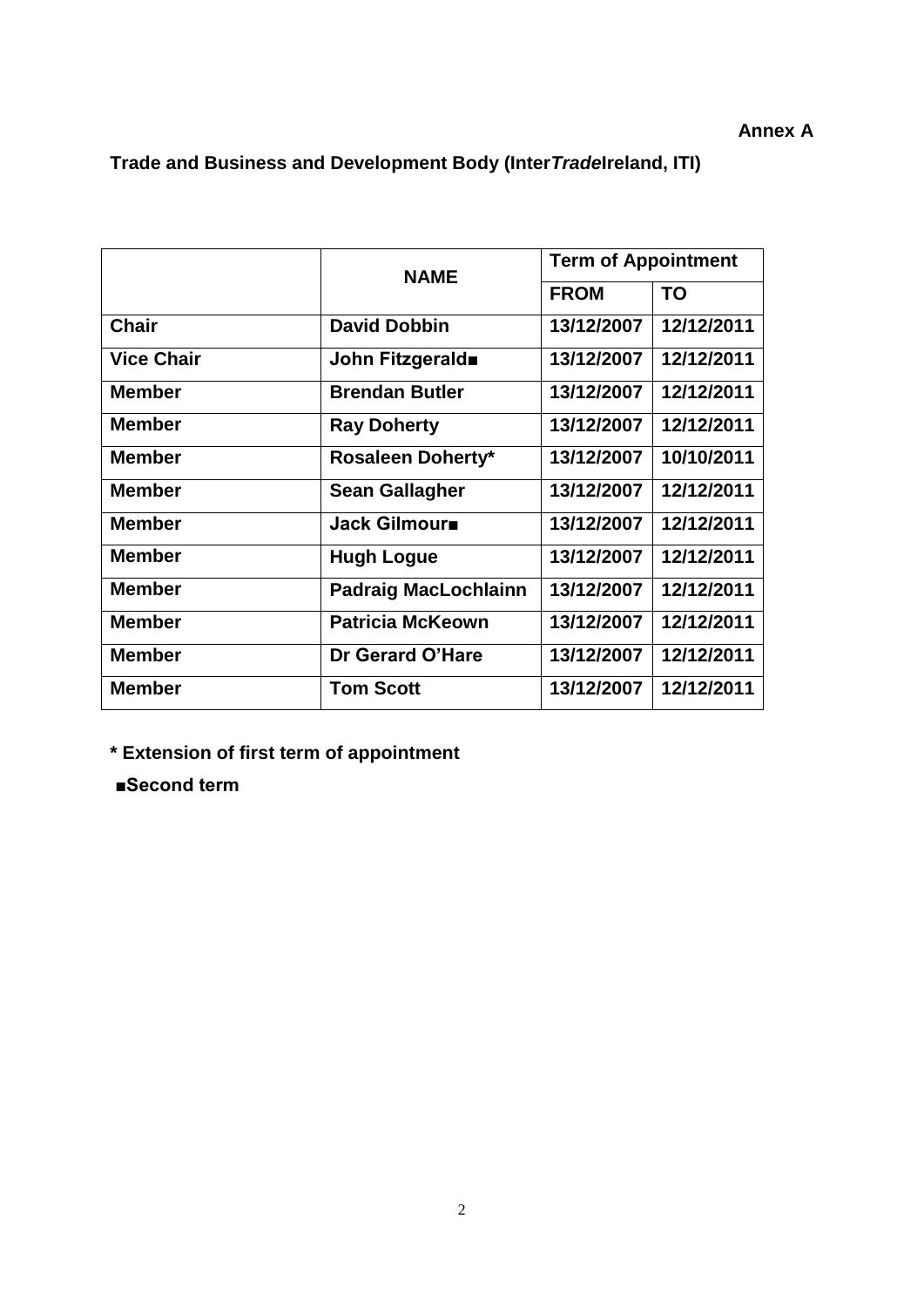|                   | <b>NAME</b>              | <b>Term of Appointment</b> |            |
|-------------------|--------------------------|----------------------------|------------|
|                   |                          | <b>FROM</b>                | TO         |
| <b>Chair</b>      | Tarlach O Crosain■       | 13/12/2007                 | 12/12/2011 |
| <b>Vice Chair</b> | Jacqui McConville        | 13/12/2007                 | 12/12/2011 |
| <b>Member</b>     | <b>Enda Bonner</b>       | 13/12/2007                 | 12/12/2011 |
| <b>Member</b>     | <b>Brendan Byrne</b>     | 13/12/2007                 | 12/12/2011 |
| <b>Member</b>     | <b>John Byrne</b>        | 13/12/2007                 | 12/12/2011 |
| <b>Member</b>     | <b>Denis Haughey</b>     | 13/12/2007                 | 12/12/2011 |
| <b>Member</b>     | <b>Alan McCulla</b>      | 13/12/2007                 | 12/12/2011 |
| <b>Member</b>     | <b>Joe Miller</b>        | 13/12/2007                 | 12/12/2011 |
| <b>Member</b>     | <b>John Mulcahy</b>      | 13/12/2007                 | 12/12/2011 |
| <b>Member</b>     | <b>Winston Patterson</b> | 13/12/2007                 | 12/12/2011 |
| <b>Member</b>     | <b>Thomas Sloan</b>      | 13/12/2007                 | 12/12/2011 |
| <b>Member</b>     | <b>Jim Wilson</b>        | 13/12/2007                 | 12/12/2011 |

### **Foyle, Carlingford and Irish Lights Commission (FCILC)**

**\* Extension of first term of appointment**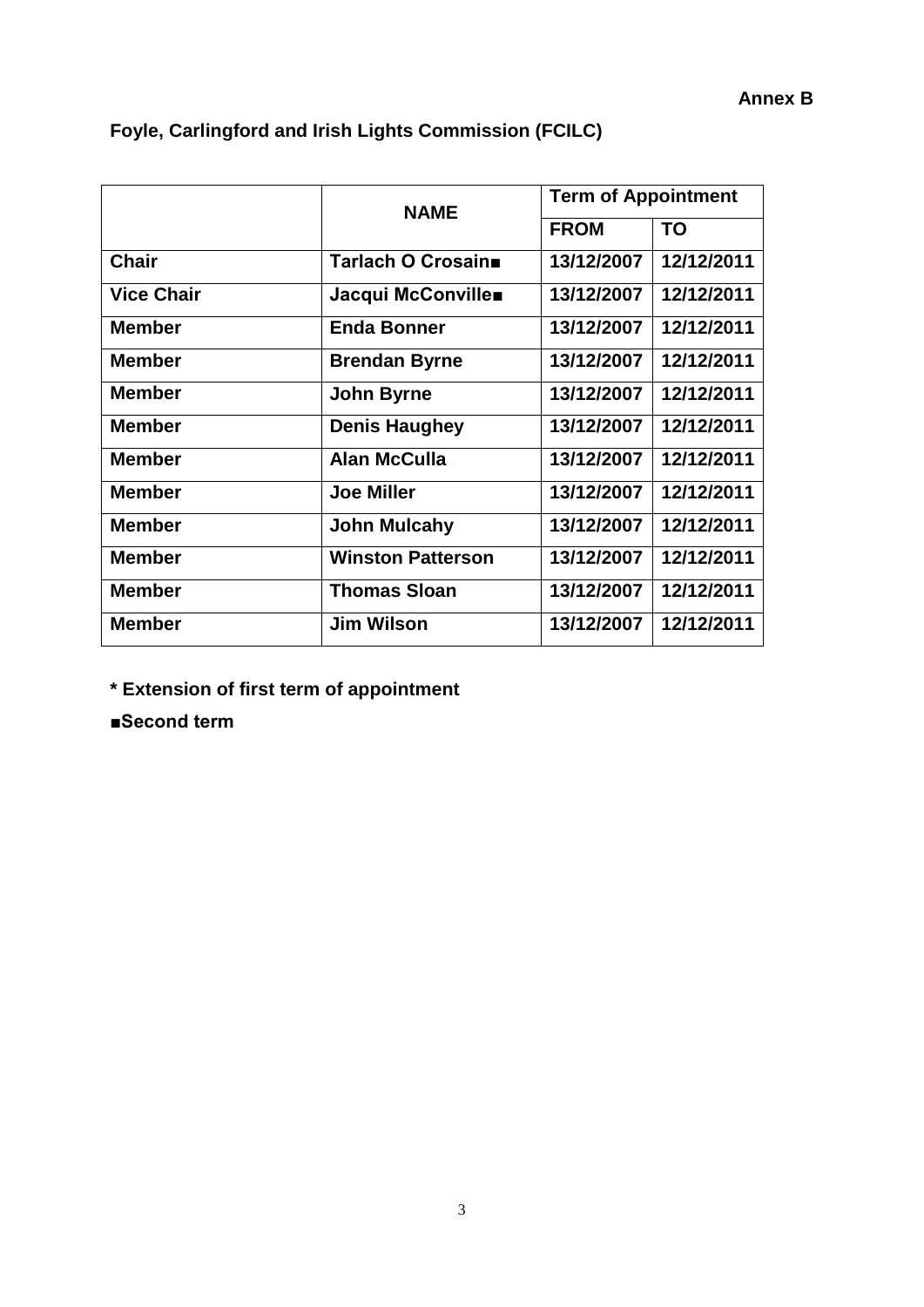### **The Food Safety Promotion Board (FSPB)**

|                   | <b>NAME</b>             | <b>Term of Appointment</b> |            |
|-------------------|-------------------------|----------------------------|------------|
|                   |                         | <b>FROM</b>                | <b>TO</b>  |
| <b>Chair</b>      | <b>John Dardis</b>      | 13/12/2007                 | 12/12/2011 |
| <b>Vice Chair</b> | <b>Campbell Tweedie</b> | 13/12/2007                 | 12/12/2011 |
| <b>Member</b>     | <b>Ken Baird</b>        | 13/12/2007                 | 12/12/2011 |
| <b>Member</b>     | Lynn Ní                 | 13/12/2007                 | 12/12/2011 |
|                   | <b>Bhaoigheallain</b>   |                            |            |
| <b>Member</b>     | Joe Byrne               | 13/12/2007                 | 12/12/2011 |
| <b>Member</b>     | <b>Brian Cunningham</b> | 13/12/2007                 | 12/12/2011 |
| <b>Member</b>     | <b>Aoife Healy</b>      | 13/12/2007                 | 12/12/2011 |
| <b>Member</b>     | <b>Susan Heraghty</b>   | 13/12/2007                 | 12/12/2011 |
| <b>Member</b>     | <b>Neven Maguire</b>    | 13/12/2007                 | 12/12/2011 |
| <b>Member</b>     | <b>Seamus Sheridan</b>  | 13/12/2007                 | 12/12/2011 |
| <b>Member</b>     | <b>Con Traas</b>        | 13/12/2007                 | 12/12/2011 |
| <b>Member</b>     | <b>Jane Wells</b>       | 13/12/2007                 | 12/12/2011 |

**\* Extension of first term of appointment**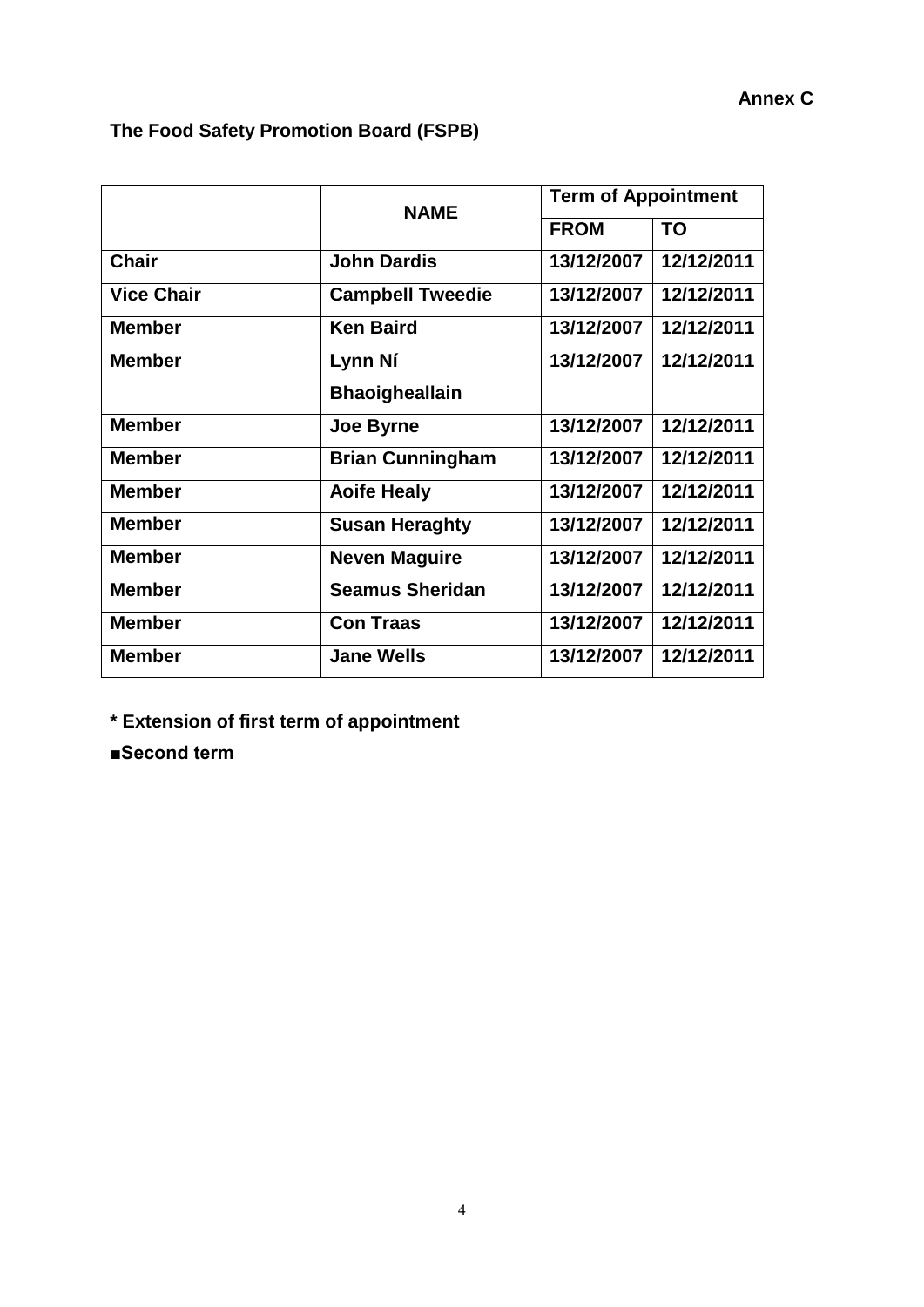#### **The North South Language Body Foras na Gaeilge**

|                   | <b>NAME</b>                | <b>Term of Appointment</b> |            |
|-------------------|----------------------------|----------------------------|------------|
|                   |                            | <b>FROM</b>                | <b>TO</b>  |
| <b>Chair</b>      | Liam O Maoilmhichíl        | 13/12/2007 12/12/2011      |            |
| <b>Vice Chair</b> | <b>Eoghan Mac Cormaic*</b> | 13/12/2007                 | 11/10/2011 |
| <b>Member</b>     | <b>Áine Andrews</b>        | 13/12/2007                 | 12/12/2011 |
| <b>Member</b>     | Lucilita Breathnach        | 13/12/2007                 | 12/12/2011 |
| <b>Member</b>     | Seanna Breathnach          | 13/12/2007                 | 12/12/2011 |
| <b>Member</b>     | <b>Adelaide Nic</b>        | 13/12/2007                 | 12/12/2011 |
|                   | Carthaigh                  |                            |            |
| <b>Member</b>     | <b>Máire Gallagher</b>     | 13/12/2007                 | 12/12/2011 |
| <b>Member</b>     | <b>Mairéad Nic Ghiolla</b> | 13/12/2007                 | 12/12/2011 |
|                   | <b>Mhichíl</b>             |                            |            |
| <b>Member</b>     | <b>Norman Henry</b>        | 13/12/2007                 | 12/12/2011 |
| <b>Member</b>     | <b>Liam Kennedy</b>        | 13/12/2007                 | 12/12/2011 |
| <b>Member</b>     | Éamonn Kinch               | 13/12/2007                 | 12/12/2011 |
| <b>Member</b>     | <b>Marcas Mac Ruairi</b>   | 13/12/2007                 | 12/12/2011 |
| <b>Member</b>     | Dónal Ó Bearra             | 13/12/2007                 | 12/12/2011 |
| <b>Member</b>     | Pádhraic Ó Biadha*         | 13/12/2007                 | 11/10/2011 |
| <b>Member</b>     | Diarmuid Ó Murchú■         | 13/12/2007                 | 12/12/2011 |
| <b>Member</b>     | <b>Caoilfhionn Nic</b>     | 13/12/2007                 | 12/12/2011 |
|                   | <b>Pháidín</b>             |                            |            |

**\* Extension of first term of appointment**

**■Second term**

#### **Tha Boord o Ulstèr-Scotch**

|               | <b>NAME</b>             | <b>Term of Appointment</b> |            |
|---------------|-------------------------|----------------------------|------------|
|               |                         | <b>FROM</b>                | <b>TO</b>  |
| <b>Chair</b>  | <b>Mark Thompson■</b>   | 13/12/2007                 | 12/12/2011 |
| <b>Member</b> | lan Adamson*            | 13/12/2007                 | 31/08/2008 |
| <b>Member</b> | Dr. Aileen Douglas      | 13/12/2007                 | 12/12/2011 |
| <b>Member</b> | Angela Graham           | 13/12/2007                 | 12/12/2011 |
| <b>Member</b> | <b>William Leathem</b>  | 13/12/2007                 | 12/12/2011 |
| <b>Member</b> | <b>William Humphrey</b> | 13/12/2007                 | 12/12/2011 |
| <b>Member</b> | Jacqui Reed             | 13/12/2007                 | 12/12/2011 |
| <b>Member</b> | <b>William Roulston</b> | 13/12/2007                 | 12/12/2011 |

**\* Extension of first term of appointment**